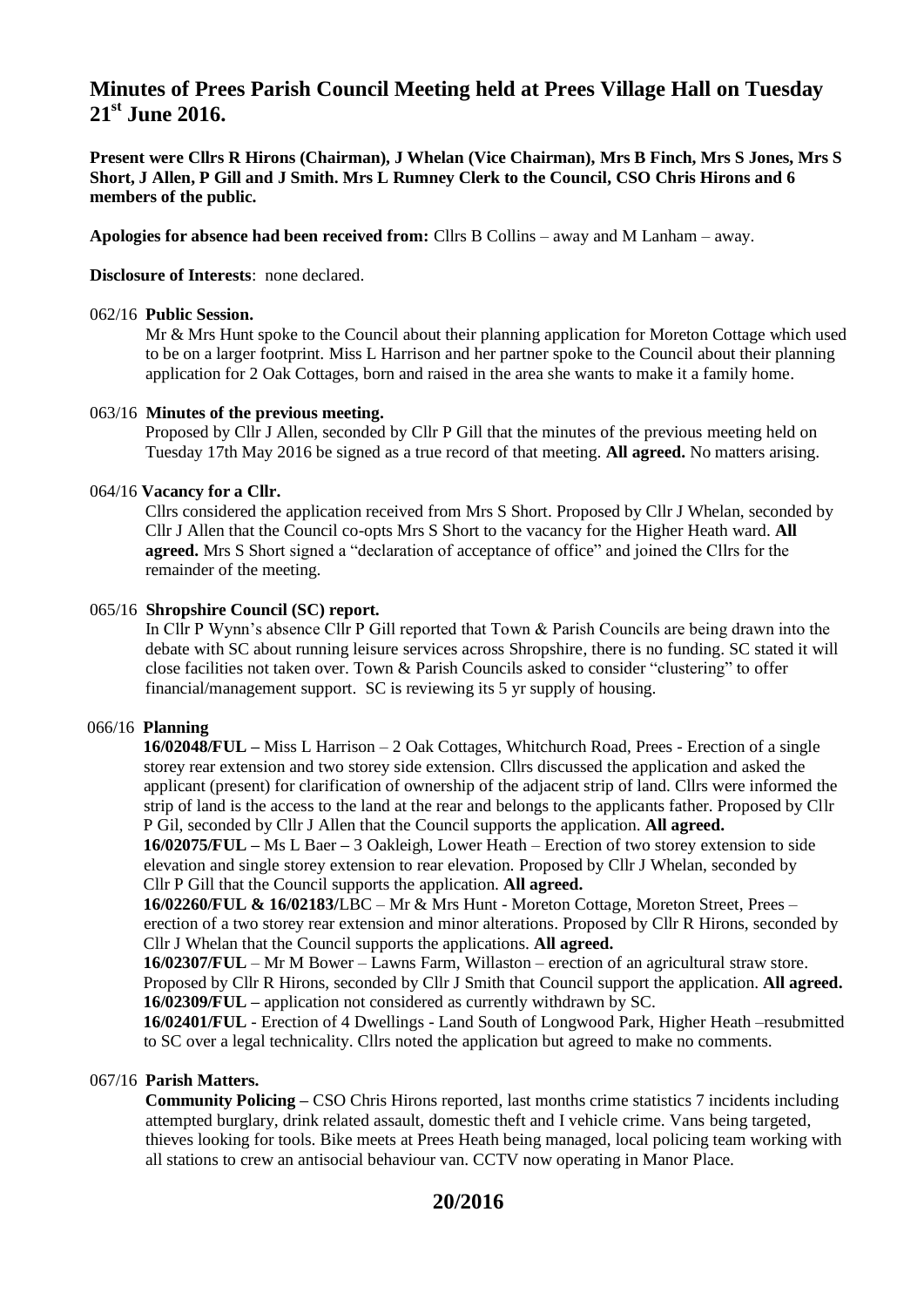Cllrs noted an eamil from Sgt Greenaway raising resident's request for a mirror by their property on the A49 at Higher Heath to assist with access. Clerk reported SC Highways has an application process for mirrors. Cllrs agreed to write to the resident, enclosing a copy of the application forms, the same information having already been passed to SG Greenaway.

**Bus Shelter, Whitchurch Rd** – Clerk reported on the incident which resulted in a panel being broken, thought to have been accidental when contractors were strimming the grass, J Walker had been called in to clear all the glass. Cllrs agreed that while no insurance claim would be submitted, Clerk should pursue the grounds maintenance contractor via SC. Cllrs authorised the Clerks actions and considered the quote from the manufacturer to supply and fit a replacement panel, proposed by Cllr R Hirons, seconded by Cllr J Smith that the Council accepts the quote for repair (£313.58) and writes to Mr I Henderson thanking him for his help with the clear up.

**Fibre Optic Broad Band for Fauls – Cllr** R List's suggestion to write to BT – in Cllr List's absence Cllrs agreed to defer the matter to the Aug meeting.

 **Over grown hedge** – Church St Prees, resident had complained, Clerk to report to Highways, Cllr P Gill agreed to reply to resident.

### 068/16 **Parish Council (PC) matters**.

 **Internal Auditors report –** Cllrs considered the Internal Auditors report. Proposed by Cllr R Hirons,  **s**econded by Cllr Mrs B Finch that the report be formally accepted, no further action being required. **All agreed.**

 **Annual Return –** Cllrs reviewed completed sections, Proposed by Cllr R Hirons, seconded by Cllr Mrs B Finch that Council confirms their responses are correct. **All agreed.** 

 **Notification to view accounts –** Clerk presented the notice, proposed by Cllr J Whelan, seconded by Cllr P Gill that the period for electors to view accounts would be from  $27<sup>th</sup>$  June to  $5<sup>th</sup>$  Aug and the External Auditor be notified of 10<sup>th</sup> August 2016. All agreed.

 **SC -** Road Safety submission, Cllrs agreed to review the previous submission and agree a response at the Aug meeting. Cllr J Whelan asked if the Clerk could get the recent traffic survey information for the A41from Highways and Cllr J Allen suggested the cross roads at Heathgates continued to be an issue with a recent "near miss" being reported.

**Clerks letter of resignation** – Chairman read the letter, Councillors formally thanked the Clerk and reluctantly accepted her decision to resign. Proposed by Cllr R Hirons, seconded by Cllr Mrs S Jones that the Clerk's formal finishing date will be  $31<sup>st</sup>$  July 2016, but that in the absence of a replacement Mrs Rumney would be retained as "Locum" Clerk on an hourly rate for the present time. **All agreed.** Proposed by Cllr R Hirons, seconded by Cllr J Smith that the Council sets up a temporary Personnel Committee consisting of Cllrs P Gill, J Whelan, Mrs S Short and M Lanham with delegated powers to advertise for and recruit a new Clerk, including the power to spend £200 on advertising. **All agreed. Laptop & software** – Clerk reported, laptop 6yrs old and "temperamental", may be issues transferring software to a new location due to the way it was originally purchased. Clerk advises purchasing a new laptop and Microsoft Office programme to bring everything up to date for the new Clerk. Finance to replace the laptop is in budget. Cllrs considered a quote from the present IT supplier but asked the Clerk to look elsewhere as well, including local firm Rainford IT. Review in July.  **NALC –** Cllr J Whelan reported on a recent meeting, presentation given by SC on future delivery of Services. Suggest clustering Local Council's centred around Town Councils (LJC boundaries possibly) to share responsibility for funding/running leisure services. SC were told date of  $1<sup>st</sup>$  Sept unrealisitic, town & parish Cllrs volunteers, lack of skills, finances, pensions for staff and freehold of buildings all major issues. SC saving £4.8 million to be reinvested in statutory services. Prees has no direct impact but could be asked to "share" responsibility, was suggested could use S137 for expenditure. SC retaining rural rights of way but withdrawing Market Drayton to Telford bus service. Next NALC meeting 19<sup>th</sup> Sept includes discussion on "Rural Broadband" suggest Cllr R List may like to attend.

### 069/16 **Payment of Accounts.**

Cllrs considered the NJC 2016/17 pay scales to be implemented immediately and backdated to  $1<sup>st</sup>$  April 2016. Proposed by Cllr J Allen, seconded by Cllr P Gill that the new hourly rate is implemented immediately and back dated to 1<sup>st</sup> April 2016, payment included in the June accounts. All agreed. Clerk reported that the second cheque issued to Higher Heath Village Hall Committee for the 2015/16 grant had been presented to the bank and rejected as the cheque was out of date.